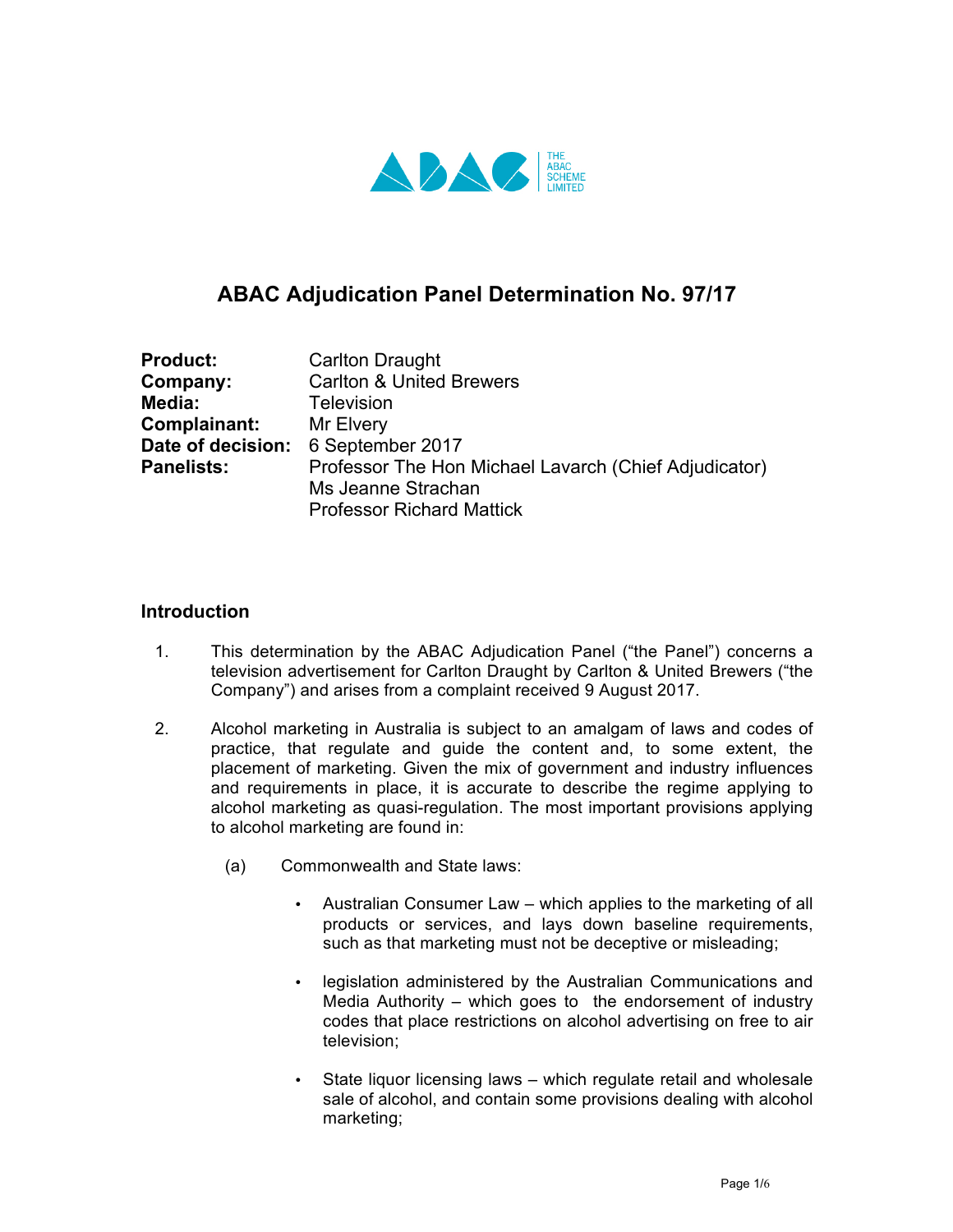- (b) Industry codes of practice:
	- AANA Code of Ethics which provides a generic code of good marketing practice for most products and services, including alcohol;
	- ABAC Responsible Alcohol Marketing Code ("ABAC") which is an alcohol specific code of good marketing practice;
	- certain broadcast codes, notably the Commercial Television Industry Code of Practice – which restricts when advertisements for alcohol beverages may be broadcast;
	- Outdoor Media Association Code of Ethics which places restrictions on the location of alcohol advertisements on outdoor sites such as billboards.
- 3. Within this framework, some of the requirements go to the placement of alcohol marketing, while others go to the content of the marketing. The ABAC is a content code, which means the standards of good marketing practice within the Code apply irrespective of where the marketing occurs (e.g. in print, in digital formats, or by broadcast mediums). Equally, the fact that the marketing is placed in a particular medium or in a particular location will not of itself generally be a breach of the ABAC. In contrast, the placement codes applying to outdoor sites or free to air television don't go to what is contained within alcohol marketing but the codes will be potentially breached if the marketing occurs at particular timeslots or is placed near a school.
- 4. For ease of public access, the Advertising Standards Bureau (ASB) provides a common entry point for alcohol marketing complaints. Upon a complaint being received by the ASB, a copy of the complaint is supplied to the Chief Adjudicator of the ABAC.
- 5. The complaint is independently assessed by the Chief Adjudicator and the ASB and streamed into the complaint process that matches the nature of the issues raised in the complaint. On some occasions, a single complaint may lead to decisions by both the ASB under the AANA Code of Ethics and the ABAC Panel under the ABAC if issues under both Codes are raised.
- 6. The complaint raises concerns under the ABAC Code and accordingly is within the Panel's jurisdiction.

## **The Complaint Timeline**

- 7. The complaint was received on 9 August 2017.
- 8. The Panel endeavour to determine complaints within 30 business days of receipt of the complaint, but this timeline depends on the timely receipt of materials and advice and the availability of Panel members to convene and decide the issue. The complaint has been determined with this timeframe.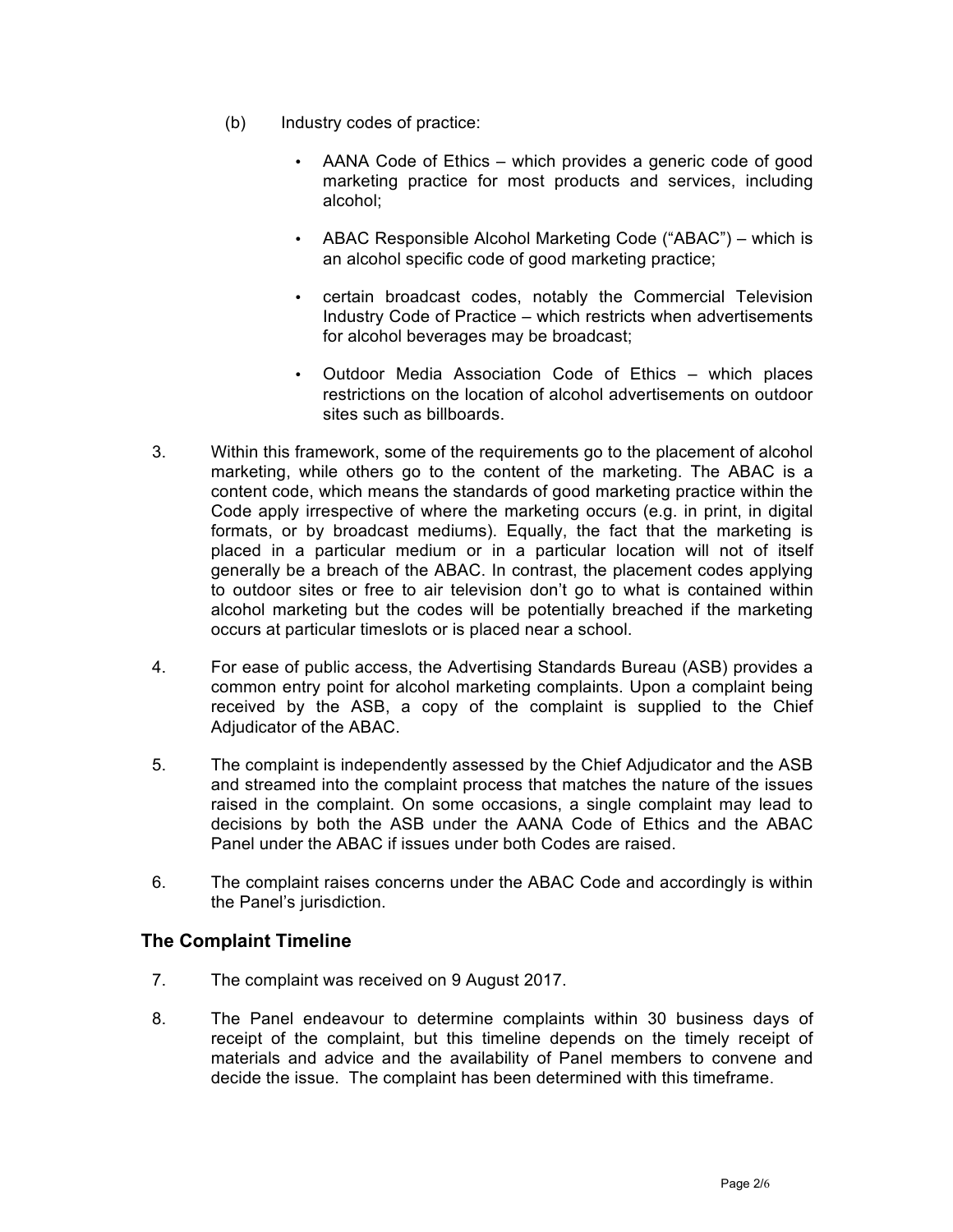## **Pre-vetting Clearance**

9. The quasi-regulatory system for alcohol beverage marketing features independent examination of most proposed alcohol beverage marketing communications against the ABAC prior to publication or broadcast. Prevetting approval was obtained for this marketing communication.

#### **The Marketing Communication**

- 10. The complaint refers to a television advertisement broadcast on free to air television. It opens with a man in playing uniform bouncing and kicking a football on an empty football field with the Carlton Draught logo and the message "Jason Gambold 'Local Legend' North Wangaratta Football Netball Club" and the voiceover says "What makes a Carlton Draught local legend". We then see a head and shoulder shot of Jason Gambold in the changerooms with uniforms and trophies behind him as the voiceover continues "In Jason's case it's standing by his club through some challenging years".
- 11. We then see Jason in his uniform kicking the football with another player as we hear a voiceover in Jason Gambold's voice "What's kept me going out at North Wanga is my close mates that I've battled through those 10, 15 years with. We all just stick together as a family club.
- 12. In the next scene we see Mr Gambold in casual clothing removing a can of Carlton Draught from an esky and then standing at a table with 4 men and 2 women each holding/sipping from a can of Carlton Draught as the voiceover resumes "From racking up 200 games to rebuilding the club, Jason has always been there for his mates. That's why Carlton Draught is rewarding him with \$1,000 for his beloved North Wangaratta Football Netball Club."
- 13. In the final scene we see the empty football field at sunset with the Carlton Draught logo and "Victorian Born & Bred since 1864" and "Don't Drink and Drive" superimposed as the voiceover concludes "Carlton Draught Victorian born and bred since 1864".

#### **The Complaint**

14. The complainant is concerned that the ad shows football players around a table drinking Carlton Draught while it is explained that Carlton Draught are giving the club money in circumstances where alcohol is a major problem in football clubs.

#### **The ABAC Code**

- 15. Part 3 of the ABAC Code provides that a Marketing Communication must NOT:
	- (a)(ii) show (visibly, audibly or by direct implication) or encourage irresponsible or offensive behaviour that is related to the consumption or presence of an Alcohol Beverage;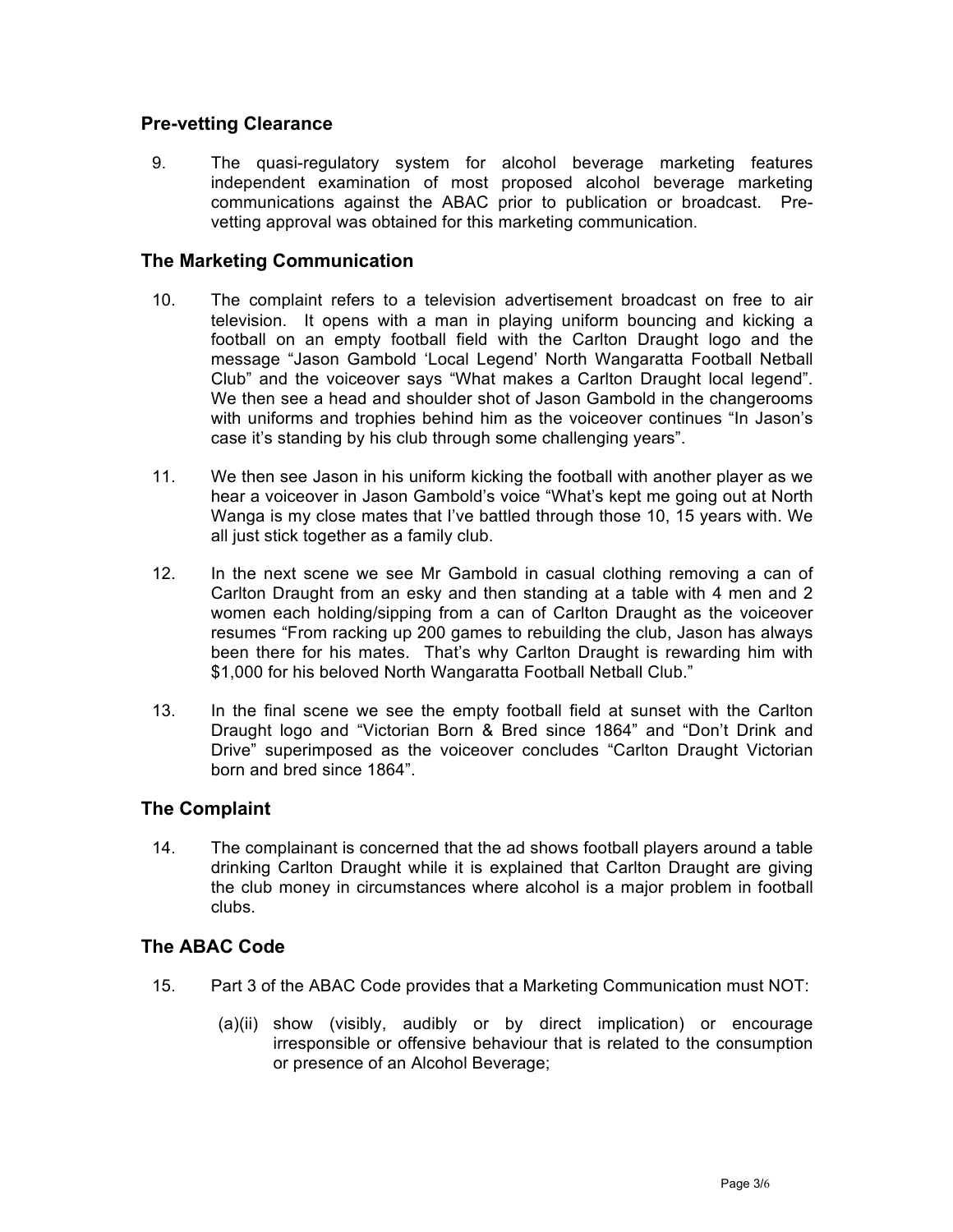## **The Company's Response**

- 16. The Company responded to the complaint on 17 August 2017. The principal points made by the Company are:
	- The complaint relates to a particular television spot produced by Seven Affiliates (regional television network) for Carlton Draught, as part of a series known as "Local Legends". Seven Affiliates, as CUB's media partner, has selected a number of 'local legends' at regional football clubs throughout Victoria to feature in the campaign. Each 'local legend' received \$1000 as a donation made directly to their football club. The series includes five separate advertisements, each focused on a different town, football club and individual 'local legend'. The advertisement that is the subject of this complaint centres on the North Wangaratta Football Netball Club. Our media agency has confirmed that the specific advertisement that the complainant would have viewed is the Wangaratta version, based on our media buy in the region. We have provided a copy of the specific advertisement separately to ABAC by email.
	- We liaised with our media partners on this campaign to ensure that the 'local legends' were suitable for ABAC purposes, and more broadly, reputational purposes. CUB ensured that each individual that was selected agreed to particular terms and conditions as part of their acceptance of the donation. These terms included undergoing a police check and agreement to behave in accordance with CUB's Responsible Marketing principles and policies, which of course are in line with ABAC rules. Donations were made directly to the football clubs, with the individual receiving it on their club's behalf. CUB also mandated that the donations not be used for initiatives in junior or children's football programs. We understand the donations are mostly being used for football equipment upgrades, put towards renovations, for club events or as a contribution to general fundraising for club operations.
	- The advertisement viewed by the complainant features Jason Gambold of the North Wangaratta Football Netball Club. It features Jason having a kick of the football at the club grounds, with a voiceover about what the football club has done for Jason and his friends and family. The advertisement finishes with Jason and other football club members sharing some cans of Carlton Draught from a cooler. They are consuming one can each, in a moderate and responsible fashion. It is clear that no further football or other physical activities are to take place. The cooler contains some additional cans of Carlton Draught, but no more than one additional can per person, meaning that there is no implication that any person featured will consume more than two cans.
	- Section 3(a)(ii) provides that a Marketing Communication must not show or encourage irresponsible or offensive behaviour related to the consumption or presence of an Alcohol Beverage. Drinking beer at a football club with friends does not constitute irresponsible or offensive behaviour, nor does it encourage that type of behaviour. Drinking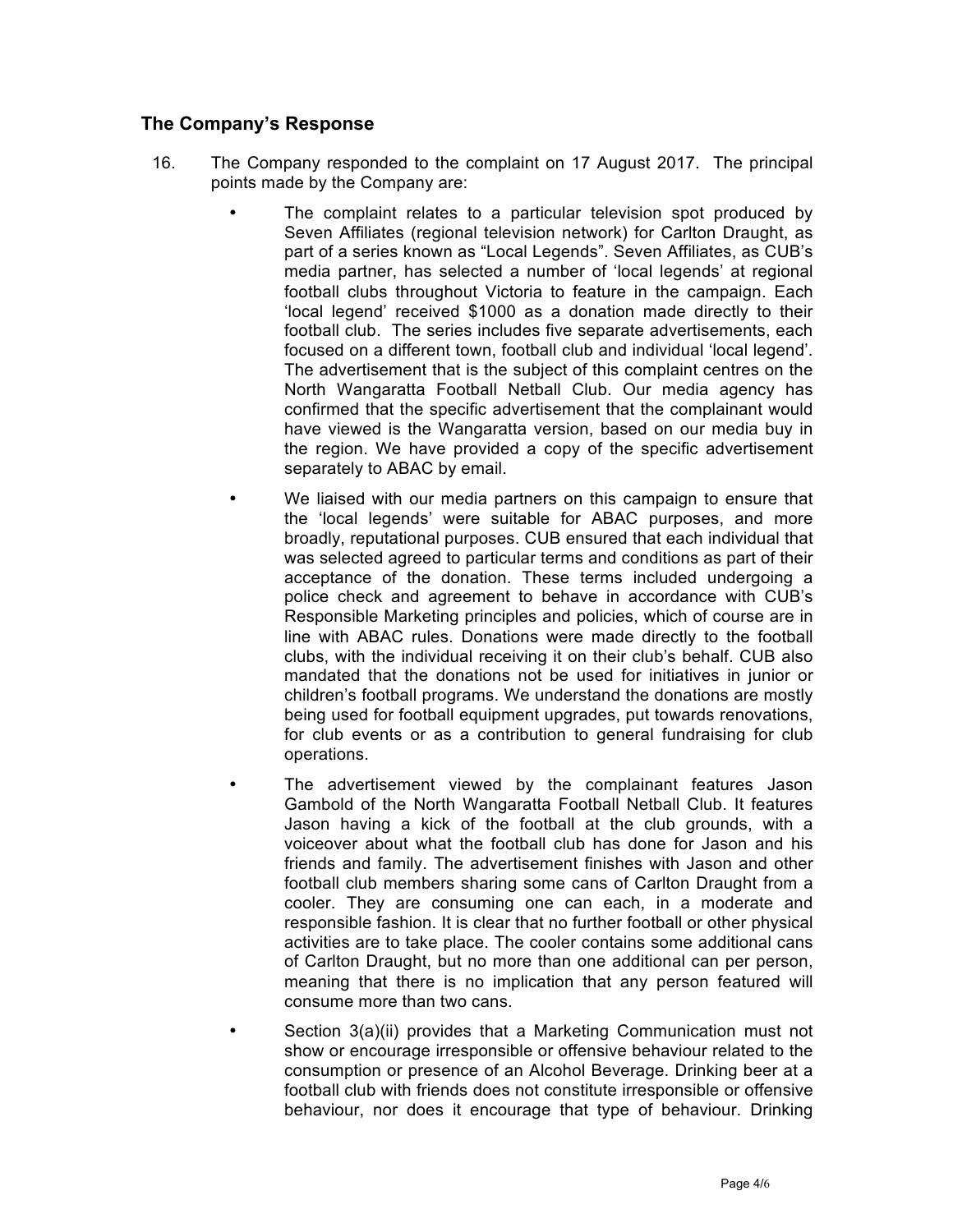beer in a responsible manner while watching or discussing sport is part of Australia's sporting and social culture.

- CUB and Carlton Draught sponsor many regional football leagues across Victoria and Australia, as well as the Australian Football League more broadly. The theme of the Local Legends campaign and program is based on the benefit that these clubs and their members provide to regional communities. CUB is proudly supportive (both in principle and financially) of this culture and community impact. There is no reason why beer, when consumed in a responsible manner by adults, should not form a part of that positive and inclusive culture. We also note the Panel's previous comments, which have been repeated in various forms across many determinations: "the underlying question raised by the complaint is the role that alcohol companies should or should not play in sports sponsorship and this is a matter for government and not the Panel."
- CUB is committed to ensuring its promotional and marketing material does not promote or encourage any irresponsible consumption of alcohol. Our goal is for consumers to enjoy our products responsibly and in moderation. In these circumstances, we have taken all steps possible to ensure that our products are promoted in a way that is compliant with the rules, principles and spirit of the Code.

#### **The Panel's View**

- 17. The complainant has raised a concern about a television advertisement for Carlton Draught beer. The advertisement features a stalwart of a local AFL club and shows the main character and others involved in the club consuming the product. The complainant points out that alcohol related misbehavior and harm is a major problem in football clubs and hence it is irresponsible to promote the product in this way.
- 18. The Company explains the advertisement is one in a series entitled 'local legends' which feature a local AFL club and the people behind the club. It is argued that the advertisement meets the requirements of the ABAC and that careful checking was conducted to ensure that the people featured in the advertisements enjoyed good reputations.
- 19. The ABAC sets out a number of standards that alcohol marketing is to satisfy. These standards go to the responsible portrayal of alcohol use and the effects of alcohol. The Code does not go to issues of a wider public policy such as whether alcohol should be marketed at all or whether marketing should never place alcohol in association with a sport or cultural activity.
- 20. This means that it is not the Panel's role to assess if the concept of the current 'local legends' campaign should be allowed on public policy grounds. Rather, the Panel is confined to assessing if the advertisement can be said to be encouraging excessive consumption of alcohol or irresponsible or excessive related to alcohol use. The wider question of public policy is an issue ultimately for the Government